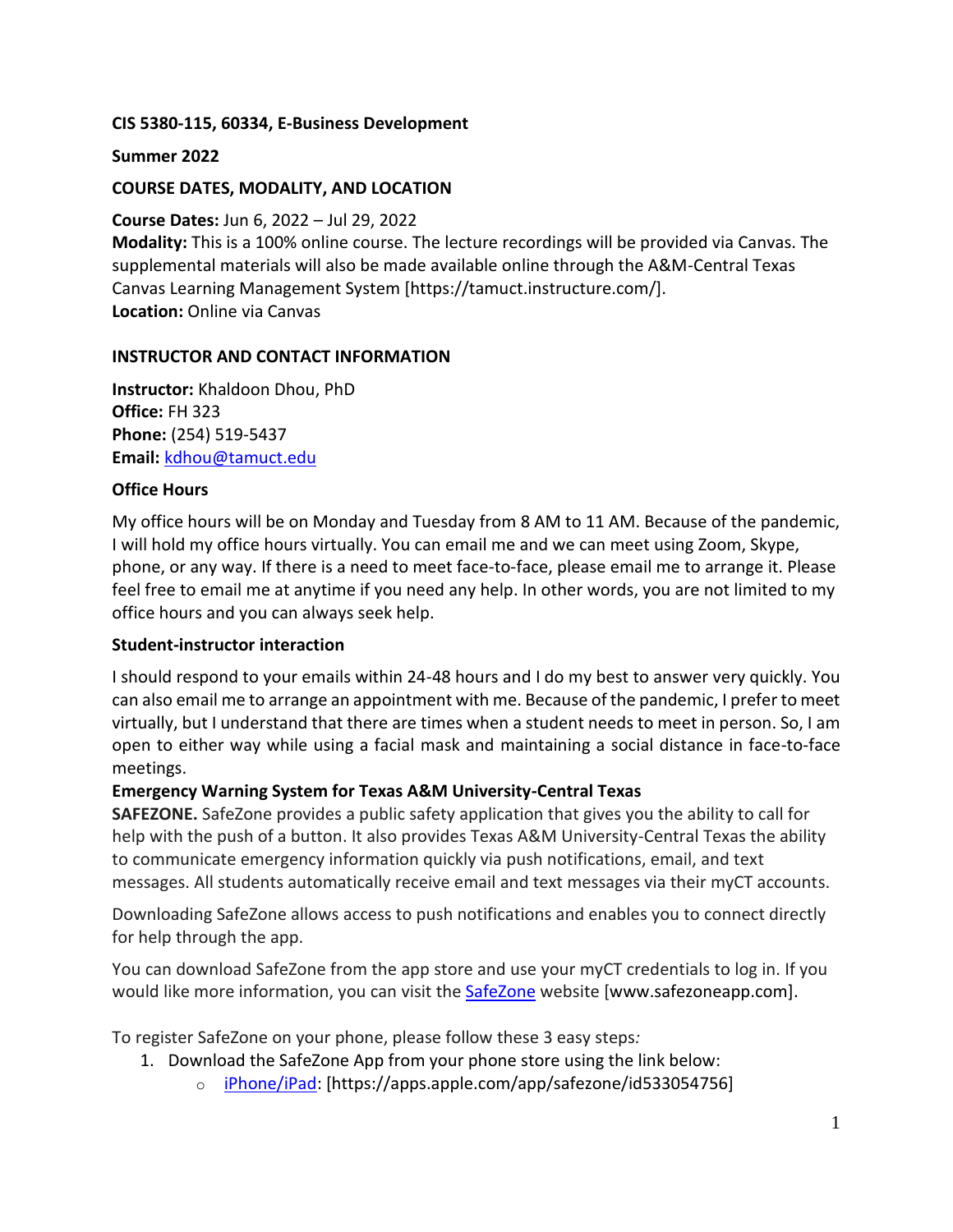# o [Android Phone / Tablet](https://play.google.com/store/apps/details?id=com.criticalarc.safezoneapp)

[https://play.google.com/store/apps/details?id=com.criticalarc.safezoneapp]

- 2. Launch the app and enter your myCT email address (e.g. {name}@tamuct.edu)
- 3. Complete your profile and accept the terms of service

# **COURSE INFORMATION**

# **Course Overview and description**

This course provides an in-depth knowledge of systematic approach to analyze digital markets. Upon completion of this course, students will be able to design and implement an e-business project integrating database, and scripting languages.

# **Course Objective or Goal**

# **Student Learning Outcomes**

1. Identify and describe the key components of e-business models

- 2. Explain the key business concepts and strategies applicable to e-business
- 3. Demonstrate the knowledge of issues as related to e-business activities
- 4. Recognize E-business opportunities and build business models for such opportunities
- 5. Explain the process that should be followed in building an e-business Web site
- 6. Describe how Internet and Web features and services support e-business

7. Identify and describe the unique features of e-commerce technology and discuss their business significance

8. Identify and understand the major considerations in choosing web server and e-business merchant server software

9. Describe the key dimensions of e-business security and identify the key security threats in the e-business environment

10. Describe the different methods used to protect online privacy

11. Explain the major e-payment mechanisms. Identify and describe the main technologies that support online marketing

- 12. Integrate client/server databases into e-business application
- 13. Evaluate e-business applications

# **Competency Goals Statements (certification or standards)**

## NA

# **Required Reading and Textbook(s)**

Book (Required): E-commerce 2020-2021,Business, Technology and Society Edition: 16<sup>th</sup>

Authors: Kenneth C. Laudon & Carol Guercio Traver

ISBN: 978-1292343167

Note: A student of this institution is not under any obligation to purchase a textbook from a university-affiliated bookstore. The same textbook may also be available from an independent retailer, including an online retailer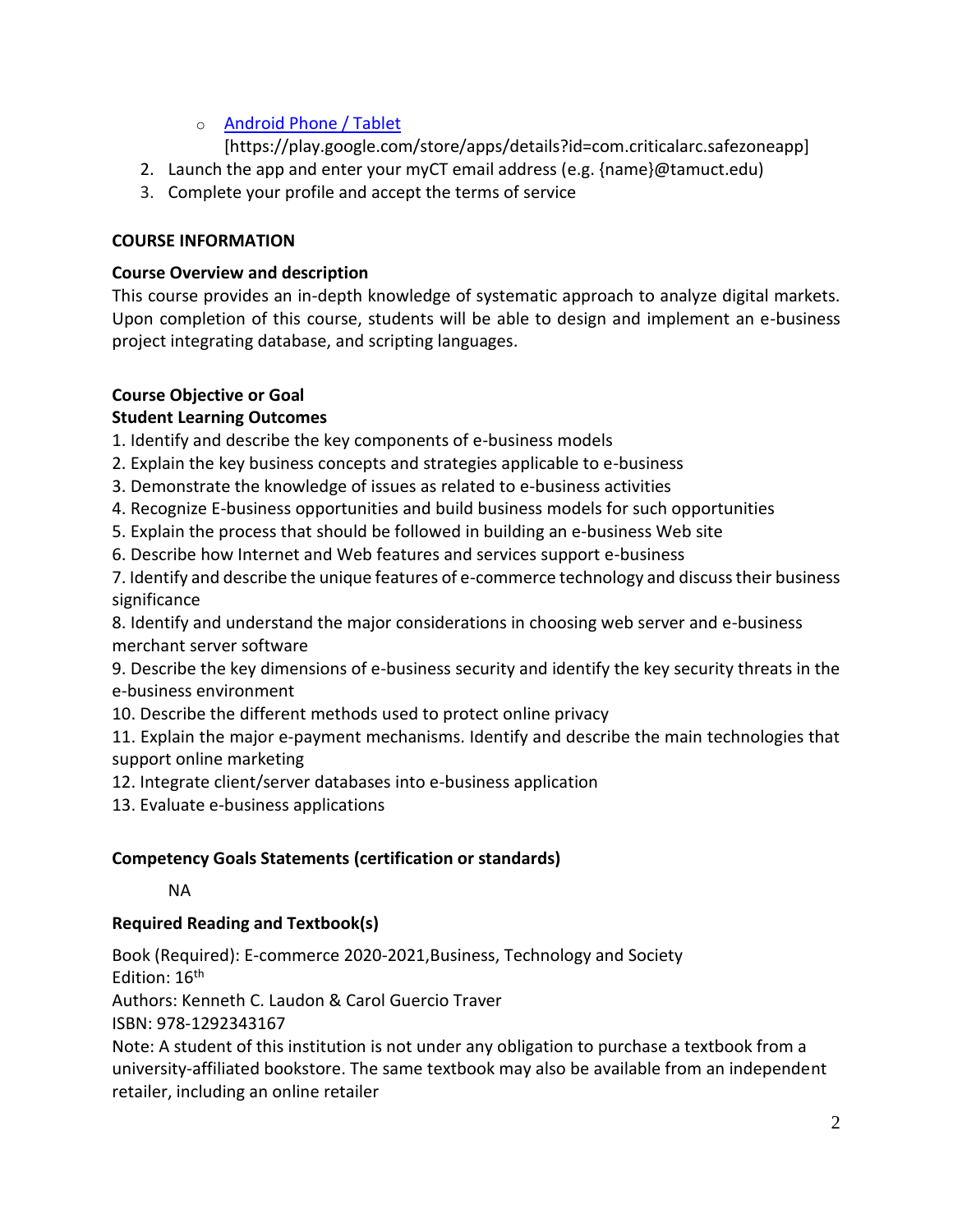### **COURSE REQUIREMENTS**

1. Group E-Business Project: There will be one term project where student teams will simulate a business organization and complete an e-business application development project that incorporates database and Internet technologies. Teams will be determined by the end of Week 2. The project will have several deliverables worth a total of 400 points (40%)

*2*. *Exams*: There will be two exams: midterm and final. Each is worth 150 points (15%). Details about the midterm and final exams will be provided to you in the class

3. Participation/Discussion Questions:(from TAMU-CT Student Catalog): Student absences are considered by the University to be strictly between the individual student and faculty member. The faculty member has the responsibility and authority to determine whether make-up work can be done because of absences. Students may request makeup consideration for valid and verifiable reasons such as illness, death in the immediate family, legal proceedings, or participation in University-sponsored activities. Students who participate in University sponsored activities are responsible for obtaining a written explanation for their absence from the faculty/staff member who is responsible for the activity.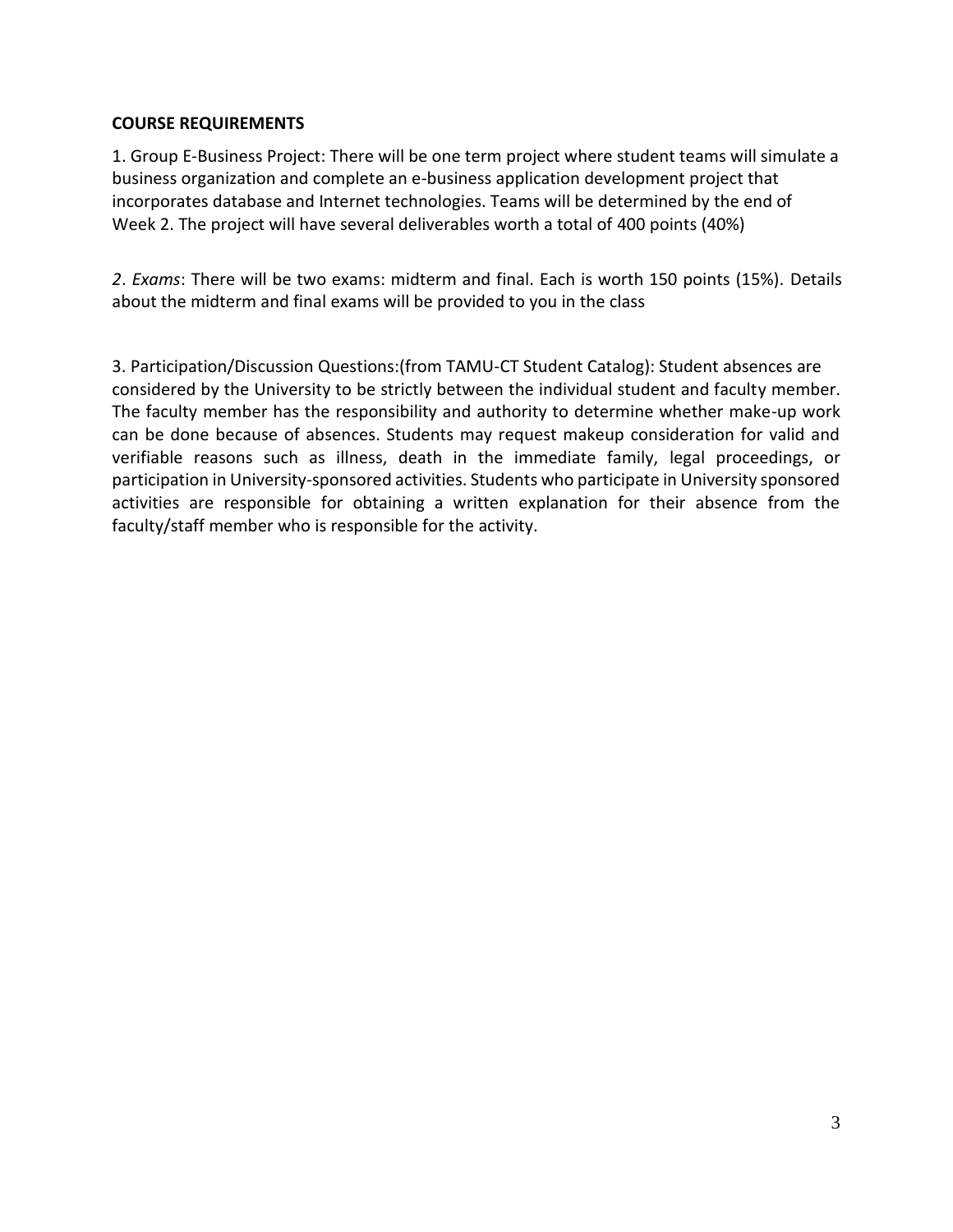As this is an online class, participation will be determined through online discussion questions posted each week. Participation will be worth a total of 100 points (10%)

4. Term Research Paper: Each Student will be required to write a Research Paper. In the required paper, students will select and explore a current topic/trend in E-Business for a specific (student selected) industry. It will consist of at least five double spaced pages (not including title page, table of contents, bibliography, appendixes, etc.) in length with 1" margins formatted in APA style. This is a professional paper – do not use informal language. Do not over quote (avoid all quotes when possible) your references, instead summarize what they say in your own words, and provide reference to the article.

Every claim you make in the paper should have a peer-reviewed academic reference. Wikipedia is NOT academic and should not be used unless it is unavoidable. The paper must be submitted in MS Word format (.rtf, .doc, .docx). There will be several deliverables worth a total of 200 points (20%).

NOTE: I take plagiarism very seriously and I cannot tolerate it. Any paper that contains plagiarized content will receive a score of 0 and the student will be referred to Student Affairs for Academic Integrity Violation.

5. Late Submissions: I only accept late work if I believe the student has a legitimate reason such as death in the family, sickness, or travel. Please communicate with me and I will judge this on a case-by-case basis.

| <b>Item</b>       | <b>Points</b> | Percentage |
|-------------------|---------------|------------|
| Group project     | 400           | 40%        |
| <b>Exams</b>      | 300           | 30%        |
| Term paper        | 200           | 20%        |
| <b>Discussion</b> | 100           | 10%        |
| Total             | 1000          | 100%       |

# **Grading Criteria Rubric and Conversion**

### **Posting of Grades**

All student grades will be posted on the Canvas Grade Book and students should monitor their grading status through this tool. Grades will be posted within 7 days after of the due date.

## **Grading Policies**

I do not accept late work. However, I firmly believe that there are situations where a student cannot submit the work on time (i.e. sickness). If you believe you have a legitimate reason that did not allow you to finish the work and submit it by the deadline, please come and talk to me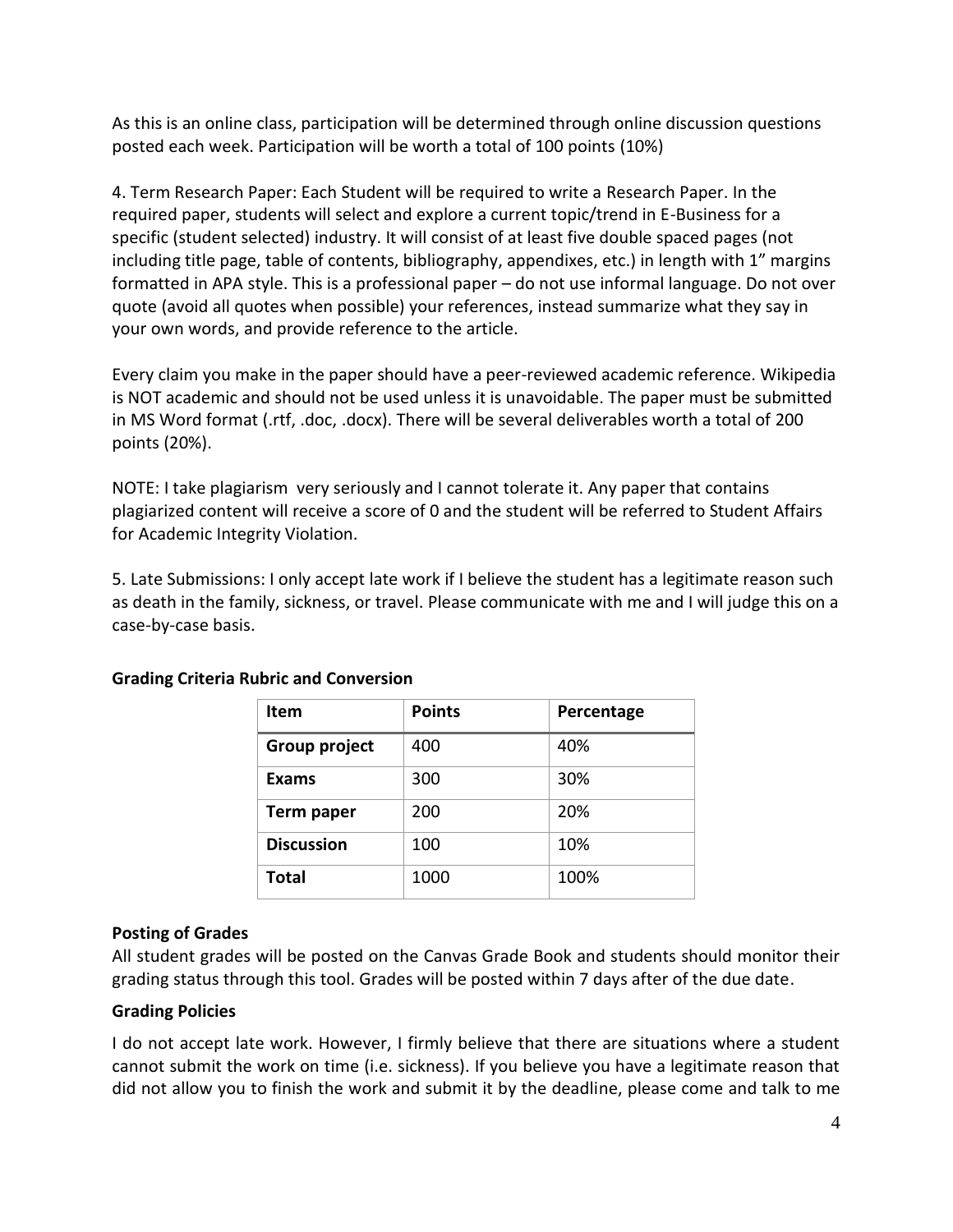and depending on the situation, I can make an exception for you to make up the work. I always advise students to start working on the assignments as soon as they get them.

# **COURSE OUTLINE AND CALENDAR**

### **Complete Course Calendar**

| <b>Week</b>                | <b>Topics</b>                                        | <b>Assignments Due</b>                                                                                 |
|----------------------------|------------------------------------------------------|--------------------------------------------------------------------------------------------------------|
| Week 1<br>Jun 6 - Jun 12   | Introduction, Syllabus<br>Acknowledgement, Chapter 1 |                                                                                                        |
| Week 2<br>Jun 13 - Jun 19  | Chapters 2 & 3                                       | Introduction,<br>Syllabus<br>Acknowledgement,<br>Approval of project<br>topic, chapter 1<br>discussion |
| Week 3<br>Jun 20 - Jun 26  | Chapters 4 & 5                                       | Chapters 2-3<br><b>Discussion</b>                                                                      |
|                            |                                                      | Term paper<br>proposal                                                                                 |
| Week 4<br>Jun 27 - Jul 3   | Chapter 6, midterm                                   | Chapters 4 & 5<br>discussion                                                                           |
|                            |                                                      | Group Project:<br>mid-semester<br>report                                                               |
|                            |                                                      | Term paper:<br>extended outline                                                                        |
|                            |                                                      | Submission of<br>midterm exam                                                                          |
| Week 5<br>Jul $4 -$ Jul 10 | Chapters 7 & 8                                       | Chapter 6<br>Discussion                                                                                |
| Week 6<br>Jul 11 - Jul 17  | Chapters 9 & 10                                      | Chapters 7 & 8<br>discussion                                                                           |
|                            |                                                      | Group project: 2 <sup>nd</sup><br>status report                                                        |
|                            |                                                      | Term paper: initial<br>draft                                                                           |
| Week 7                     | Chapters 11 & 12                                     | Chapters 9 & 10                                                                                        |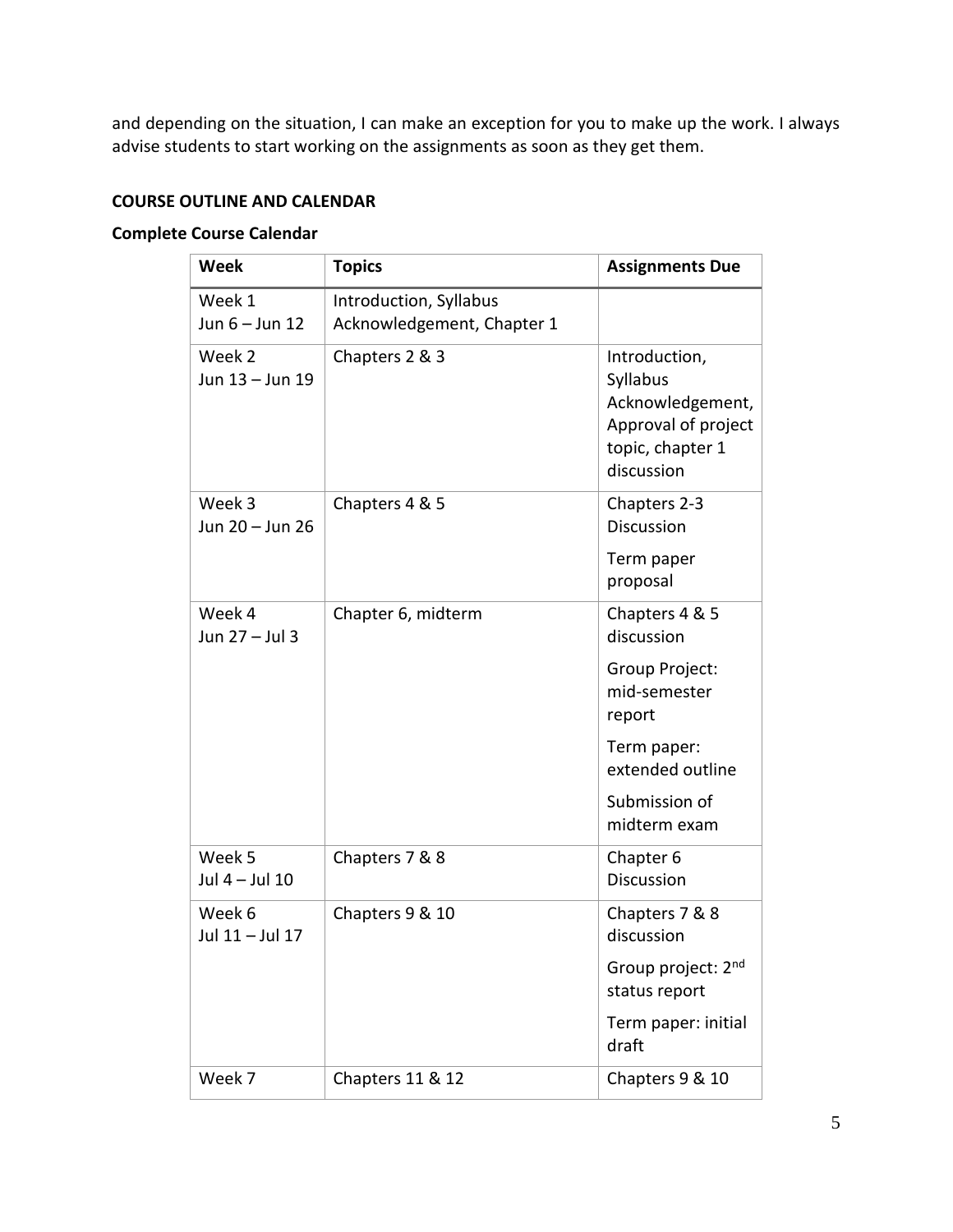| Jul 18 - Jul 24           |            | discussion                                                                               |
|---------------------------|------------|------------------------------------------------------------------------------------------|
| Week 8<br>Jul 25 - Jul 29 | Final Exam | Chapters 11&12<br>discussion, final<br>exam, final paper,<br>final project<br>submission |

# **Important University Dates**

| Date          | <b>Description</b>                                    |
|---------------|-------------------------------------------------------|
| June 6, 2022  | Add, Drop, and Late Registration Begins for 10-, 8-   |
|               | and First 5-Week Classes. \$25 Fee assessed for late  |
|               | registrants                                           |
| June 6, 2022  | Classes Begin for First 5-, 10-, and 8-Week Summer    |
|               | Session                                               |
| June 9, 2022  | Deadline to Drop First 5-Week Classes with No Record  |
| June 13, 2022 | Deadline to Drop 8-Week Classes with No Record        |
| June 21, 2022 | Deadline to Drop 10-Week Classes with No Record       |
| June 24, 2022 | Deadline to Drop First 5-Week Classes with a Quit (Q) |
|               | or Withdraw (W)                                       |
| July 1, 2022  | Deadline for Summer Graduation Application            |
| July 1, 2022  | Deadline for School Counselor Program Applications    |
| July 4, 2022  | Independence Day (University Closed)                  |
| July 8, 2022  | <b>Classes End for First 5-Week Session</b>           |
| July 8, 2022  | Deadline to Withdraw from the University for First 5- |
|               | <b>Week Classes</b>                                   |
| July 11, 2022 | Add, Drop, and Late Registration Begins for Second 5- |
|               | Week Classes. \$25 Fee assessed for late registrants  |
| July 11, 2022 | <b>Classes Begin Second 5-Week Summer Session</b>     |
| July 12, 2022 | Deadline for Faculty Submission of First 5-Week Final |
|               | Class Grades (due by 3pm)                             |
| July 14, 2022 | Deadline to Drop Second 5-Week Classes with No        |
|               | Record                                                |
| July 23, 2022 | Deadline for Final Committee-Edited Theses with       |
|               | Committee Approval Signatures for Summer Semester     |
|               | to Graduate School Office                             |
| July 22, 2022 | Deadline to Drop 10-Week Classes with a Quit (Q) or   |
|               | Withdraw (W)                                          |
| July 29, 2022 | <b>Classes End for 8-Week Session</b>                 |
| July 29, 2022 | Deadline to Drop Second 5-Week Classes with a Quit    |
|               | (Q) or Withdraw (W)                                   |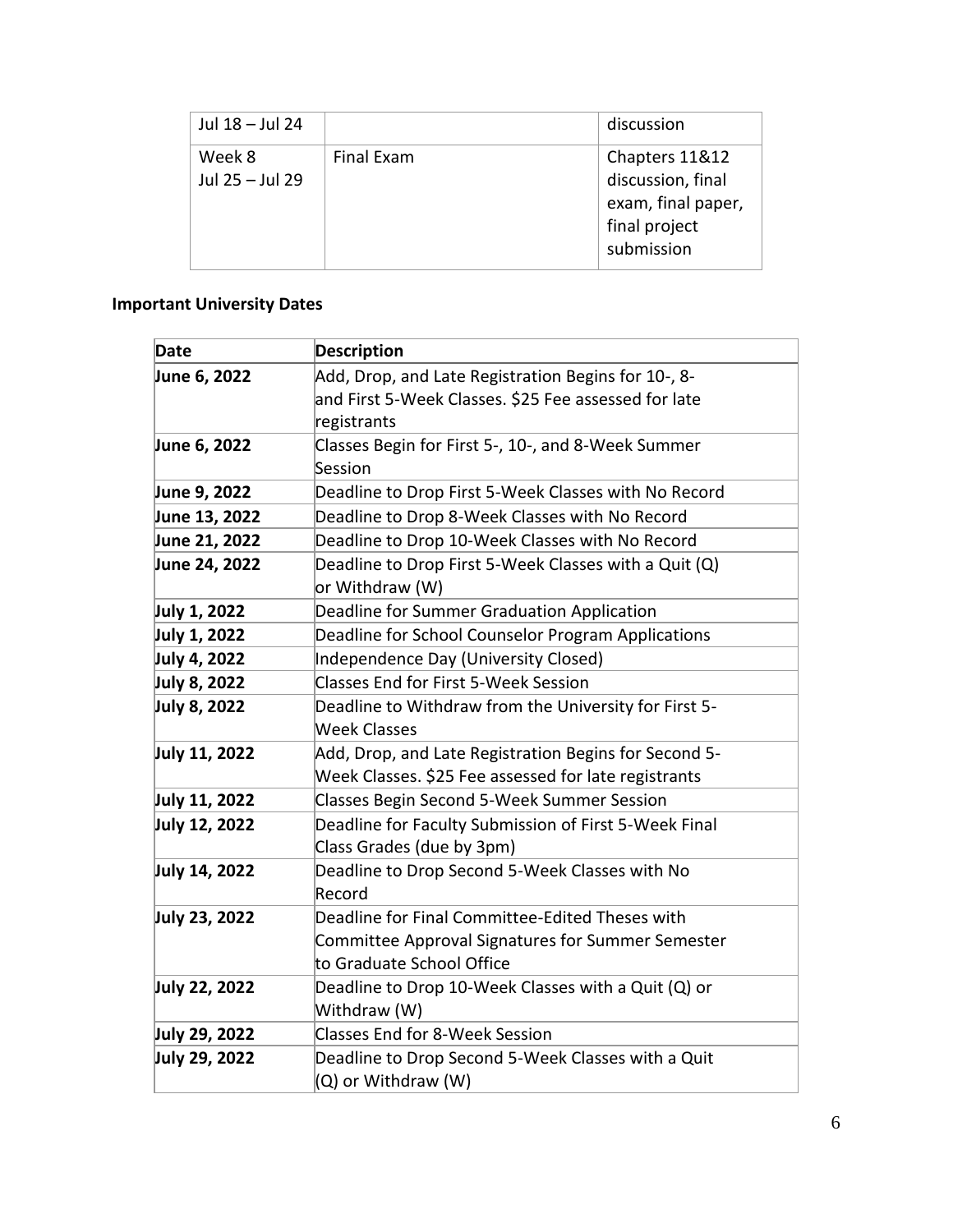| July 29, 2022         | Deadline to Withdraw from the University for 8 - Week                        |  |
|-----------------------|------------------------------------------------------------------------------|--|
|                       | <b>Classes</b>                                                               |  |
| <b>August 1, 2022</b> | Deadline for GRE/GMAT Scores to Graduate School<br>Office                    |  |
| <b>August 2, 2022</b> | Deadline for Faculty Submission of 8-Week Final Class<br>Grades (due by 3pm) |  |

### **TECHNOLOGY REQUIREMENTS AND SUPPORT**

### **Technology Requirements**

This course will use the A&M-Central Texas Instructure Canvas learning management system. **We strongly recommend the latest versions of Chrome or Firefox browsers. Canvas no longer supports any version of Internet Explorer.**

Logon to A&M-Central Texas Canvas [https://tamuct.instructure.com/] or access Canvas through the TAMUCT Online link in myCT [https://tamuct.onecampus.com/]. You will log in through our Microsoft portal.

Username: Your MyCT email address. Password: Your MyCT password

### **Canvas Support**

Use the Canvas Help link, located at the bottom of the left-hand menu, for issues with Canvas. You can select "Chat with Canvas Support," submit a support request through "Report a Problem," or call the Canvas support line: 1-844-757-0953.

For issues related to course content and requirements, contact your instructor.

## **Online Proctored Testing**

A&M-Central Texas uses Proctorio for online identity verification and proctored testing. This service is provided at no direct cost to students. If the course requires identity verification or proctored testing, the technology requirements are: Any computer meeting the minimum computing requirements, plus web camera, speaker, and microphone (or headset). Proctorio also requires the Chrome web browser with their custom plug in.

### **Other Technology Support**

For log-in problems, students should contact Help Desk Central, 24 hours a day, 7 days a week

Email: [helpdesk@tamu.edu](mailto:helpdesk@tamu.edu) Phone: (254) 519-5466 [Web Chat:](http://hdc.tamu.edu/) [http://hdc.tamu.edu] *Please let the support technician know you are an A&M-Central Texas student.*

## **UNIVERSITY RESOURCES, PROCEDURES, AND GUIDELINES**

## **Drop Policy**

If you discover that you need to drop this class, you must complete the [Drop Request](https://federation.ngwebsolutions.com/sp/startSSO.ping?PartnerIdpId=https://eis-prod.ec.tamuct.edu:443/samlsso&SpSessionAuthnAdapterId=tamuctDF&TargetResource=https%3a%2f%2fdynamicforms.ngwebsolutions.com%2fSubmit%2fStart%2f53b8369e-0502-4f36-be43-f02a4202f612) Dynamic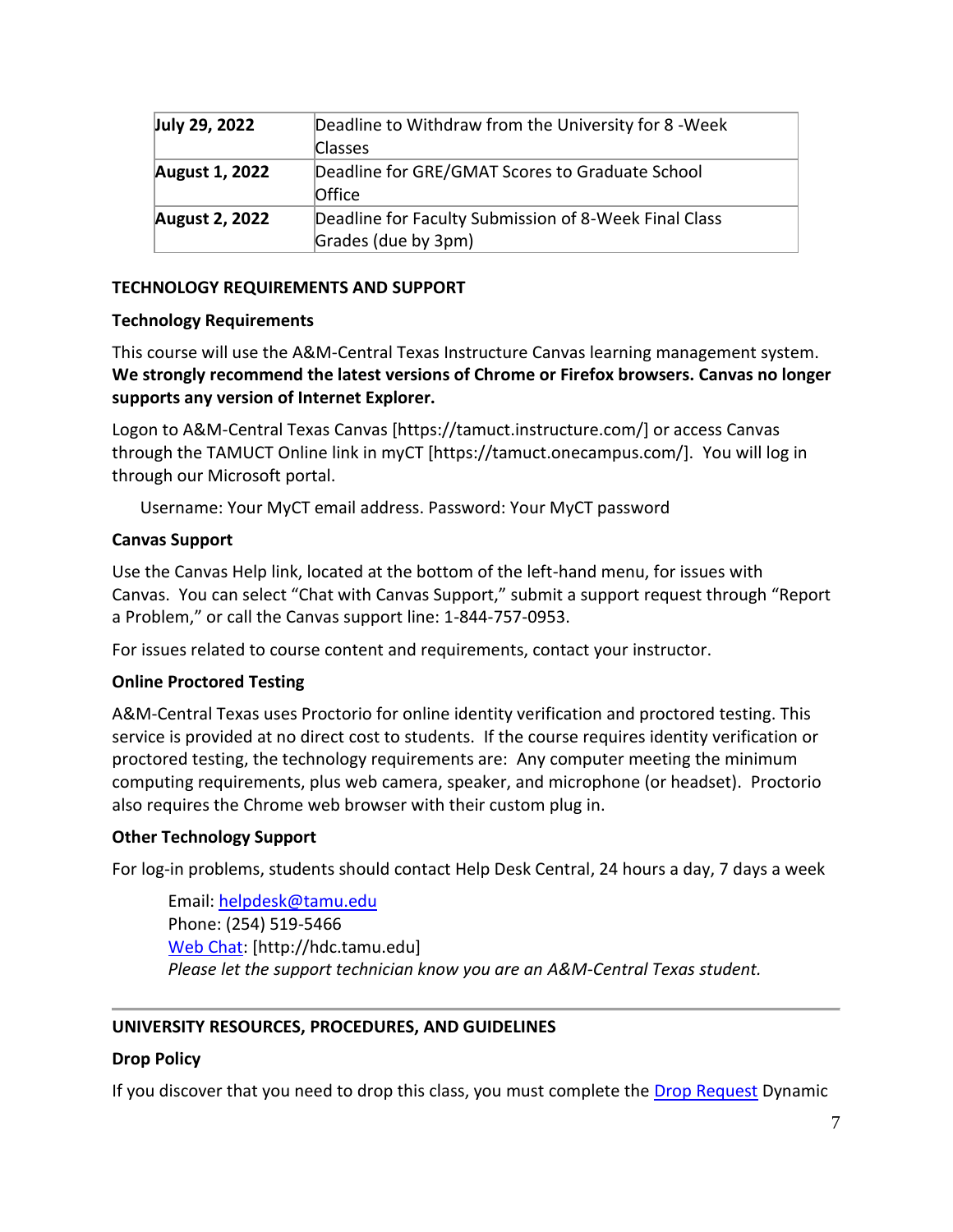Form through Warrior Web.

[https://federation.ngwebsolutions.com/sp/startSSO.ping?PartnerIdpId=https://eisprod.ec.tamuct.edu:443/samlsso&SpSessionAuthnAdapterId=tamuctDF&TargetResource=https%3a %2f%2fdynamicforms.ngwebsolutions.com%2fSubmit%2fStart%2f53b8369e-0502-4f36-be43 f02a4202f612].

Faculty cannot drop students; this is always the responsibility of the student. The Registrar's Office will provide a deadline on the Academic Calendar for which the form must be completed. Once you submit the completed form to the Registrar's Office, you must go into Warrior Web and confirm that you are no longer enrolled. If you still show as enrolled, FOLLOW-UP with the Registrar's Office immediately. You are to attend class until the procedure is complete to avoid penalty for absence. Should you miss the drop deadline or fail to follow the procedure, you will receive an F in the course, which may affect your financial aid and/or VA educational benefits.

## **Academic Integrity**

Texas A&M University-Central Texas values the integrity of the academic enterprise and strives for the highest standards of academic conduct. A&M-Central Texas expects its students, faculty, and staff to support the adherence to high standards of personal and scholarly conduct to preserve the honor and integrity of the creative community. Any deviation by students from this expectation may result in a failing grade for the assignment and potentially a failing grade for the course. All academic misconduct concerns will be referred to the Office of Student Conduct. When in doubt on collaboration, citation, or any issue, please contact your instructor before taking a course of action.

For more [information](https://nam04.safelinks.protection.outlook.com/?url=https%3A%2F%2Fwww.tamuct.edu%2Fstudent-affairs%2Fstudent-conduct.html&data=04%7C01%7Clisa.bunkowski%40tamuct.edu%7Ccfb6e486f24745f53e1a08d910055cb2%7C9eed4e3000f744849ff193ad8005acec%7C0%7C0%7C637558437485252160%7CUnknown%7CTWFpbGZsb3d8eyJWIjoiMC4wLjAwMDAiLCJQIjoiV2luMzIiLCJBTiI6Ik1haWwiLCJXVCI6Mn0%3D%7C1000&sdata=yjftDEVHvLX%2FhM%2FcFU0B99krV1RgEWR%2BJ%2BhvtoR6TYk%3D&reserved=0) regarding the Student Conduct process, [https://www.tamuct.edu/student-affairs/student-conduct.html].

If you know of potential honor violations by other students, you may [submit](https://nam04.safelinks.protection.outlook.com/?url=https%3A%2F%2Fcm.maxient.com%2Freportingform.php%3FTAMUCentralTexas%26layout_id%3D0&data=04%7C01%7Clisa.bunkowski%40tamuct.edu%7Ccfb6e486f24745f53e1a08d910055cb2%7C9eed4e3000f744849ff193ad8005acec%7C0%7C0%7C637558437485262157%7CUnknown%7CTWFpbGZsb3d8eyJWIjoiMC4wLjAwMDAiLCJQIjoiV2luMzIiLCJBTiI6Ik1haWwiLCJXVCI6Mn0%3D%7C1000&sdata=CXGkOa6uPDPX1IMZ87z3aZDq2n91xfHKu4MMS43Ejjk%3D&reserved=0) a report, [https://cm.maxient.com/reportingform.php?TAMUCentralTexas&layout\_id=0].

# **Academic Accommodations**

At Texas A&M University-Central Texas, we value an inclusive learning environment where every student has an equal chance to succeed and has the right to a barrier-free education. The Warrior Center for Student Success, Equity and Inclusion is responsible for ensuring that students with a disability receive equal access to the university's programs, services and activities. If you believe you have a disability requiring reasonable accommodations, please contact the Office of Access and Inclusion, WH-212; or call (254) 501-5836. Any information you provide is private and confidential and will be treated as such.

For more information, please visit our [Access & Inclusion](https://tamuct.instructure.com/courses/717) Canvas page (log-in required) [https://tamuct.instructure.com/courses/717]

## **Important information for Pregnant and/or Parenting Students**

Texas A&M University-Central Texas supports students who are pregnant and/or parenting. In accordance with requirements of Title IX and related guidance from US Department of Education's Office of Civil Rights, the Dean of Student Affairs' Office can assist students who are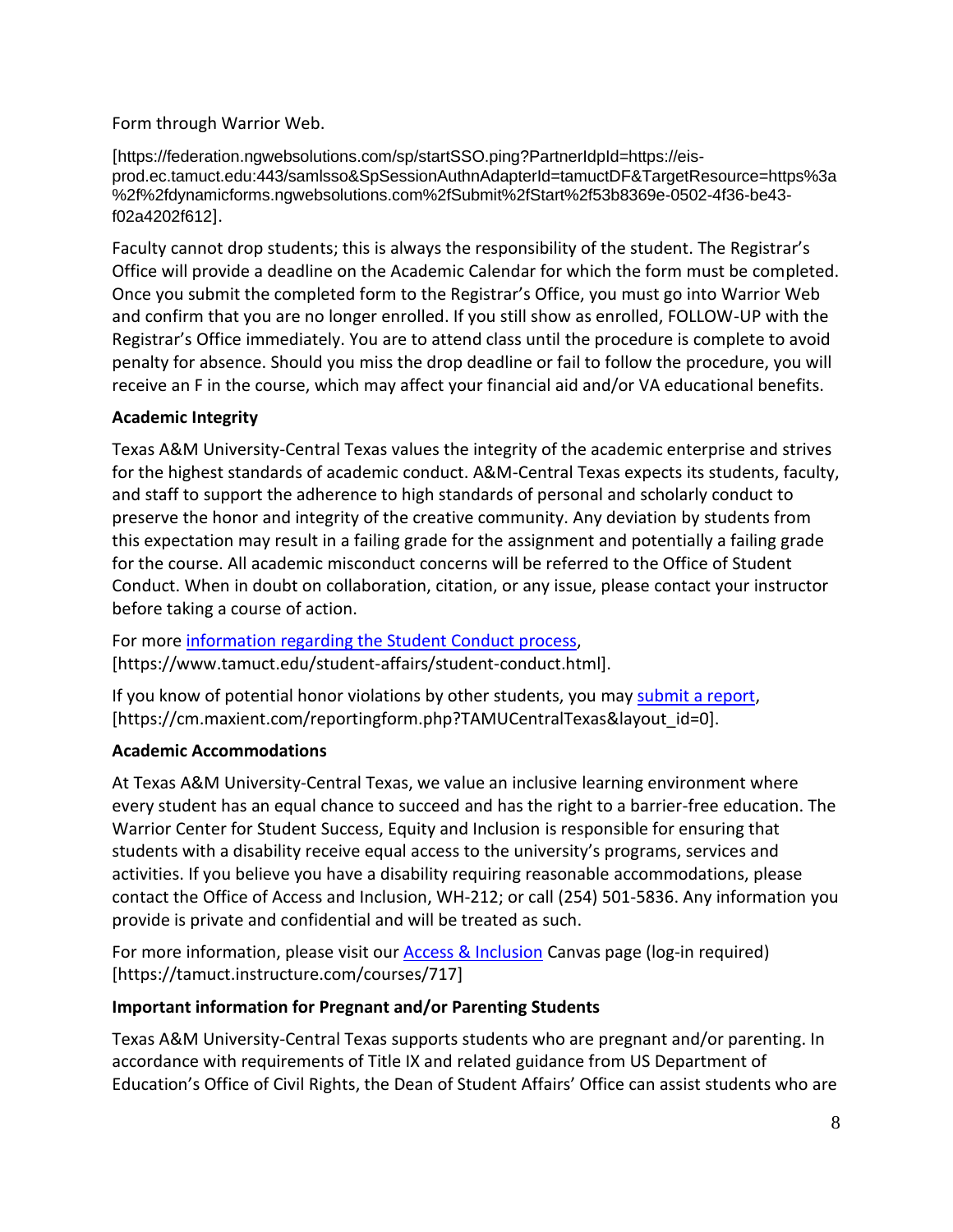pregnant and/or parenting in seeking accommodations related to pregnancy and/or parenting. Students should seek out assistance as early in the pregnancy as possible. For more information, please visit [Student Affairs](https://www.tamuct.edu/student-affairs/pregnant-and-parenting-students.html) [https://www.tamuct.edu/student-affairs/pregnantand-parenting-students.html]. Students may also contact the institution's Title IX Coordinator. If you would like to read more about these [requirements and guidelines](http://www2.ed.gov/about/offices/list/ocr/docs/pregnancy.pdf) online, please visit the website [http://www2.ed.gov/about/offices/list/ocr/docs/pregnancy.pdf].

Title IX of the Education Amendments Act of 1972 prohibits discrimination on the basis of sex and gender–including pregnancy, parenting, and all related conditions. A&M-Central Texas is able to provide flexible and individualized reasonable accommodation to pregnant and parenting students. All pregnant and parenting students should contact the Associate Dean in the Division of Student Affairs at (254) 501-5909 to seek out assistance. Students may also contact the University's Title IX Coordinator.

# **Tutoring**

Tutoring is available to all A&M-Central Texas students, both virtually and in-person. Student success coaching is available online upon request.

If you have a question, are interested in becoming a tutor, or in need of success coaching contact the Warrior Center for Student Success, Equity and Inclusion at (254) 501-5836, visit the Warrior Center at 212 Warrior Hall, or by emailing [WarriorCenter@tamuct.edu.](mailto:WarriorCenter@tamuct.edu)

To schedule tutoring sessions and view tutor availability, please visit Tutor [Matching](https://tutormatchingservice.com/TAMUCT) [Services](https://tutormatchingservice.com/TAMUCT) [https://tutormatchingservice.com/TAMUCT] or visit the Tutoring Center in 111 Warrior Hall.

Chat live with a remote tutor 24/7 for almost any subject from on your computer! Tutor.com is an online tutoring platform that enables A&M-Central Texas students to log in and receive online tutoring support at no additional cost. This tool provides tutoring in over 40 subject areas except writing support. Access Tutor.com through Canvas.

## **University Writing Center**

Located in Warrior Hall 416, the University Writing Center (UWC) at Texas A&M University– Central Texas (A&M–Central Texas) is a free service open to all A&M–Central Texas students. For the Summer 2022 semester, the hours of operation are from 10:00 a.m.-4:00 p.m. Monday thru Thursday in Warrior Hall 416 (with online tutoring available every hour as well) with satellite hours available online only Monday thru Thursday from 6:00-9:00 p.m. and most Saturdays from 12:00-3:00 p.m.

Tutors are prepared to help writers of all levels and abilities at any stage of the writing process. While tutors will not write, edit, or grade papers, they will assist students in developing more effective composing practices. By providing a practice audience for students' ideas and writing, our tutors highlight the ways in which they read and interpret students' texts, offering guidance and support throughout the various stages of the writing process. In addition, students may work independently in the UWC by checking out a laptop that runs the Microsoft Office suite and connects to WIFI, or by consulting our resources on writing, including all of the relevant style guides. Whether you need help brainstorming ideas, organizing an essay, proofreading,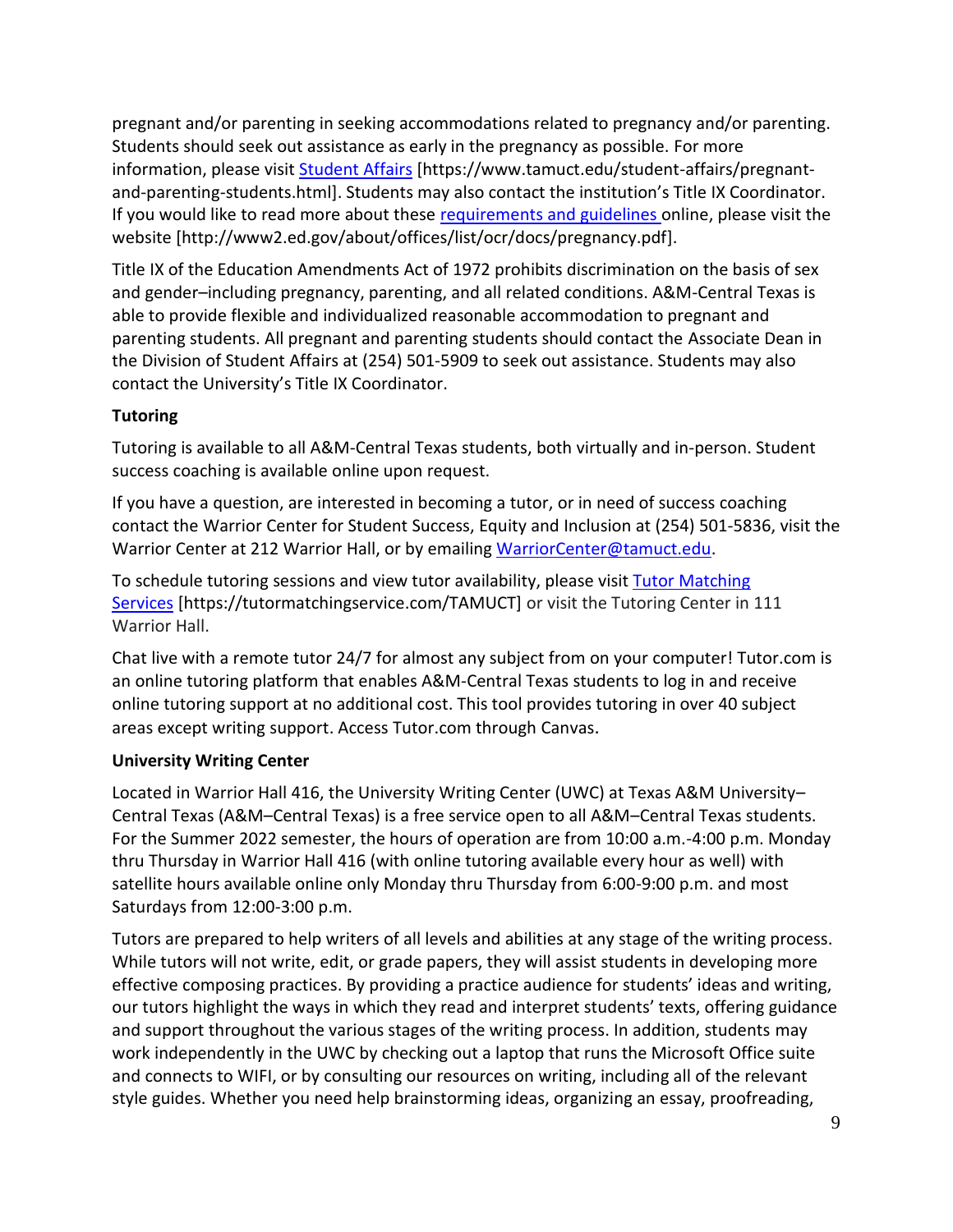understanding proper citation practices, or just want a quiet place to work, the UWC is here to help!

Students may arrange a one-to-one session with a trained and experienced writing tutor by making an appointment via [WCOnline](https://tamuct.mywconline.com/) at [https://tamuct.mywconline.com/]. In addition, you can email Dr. Bruce Bowles Jr. at bruce.bowles@tamuct.edu if you have any questions about the UWC, need any assistance with scheduling, or would like to schedule a recurring appointment with your favorite tutor.

# **University Library**

The University Library provides many services in support of research across campus and at a distance. We offer over 200 electronic databases containing approximately 400,000 eBooks and 82,000 journals, in addition to the 96,000 items in our print collection, which can be mailed to students who live more than 50 miles from campus. Research guides for each subject taught at A&M-Central Texas are available through our website to help students navigate these resources. On campus, the library offers technology including cameras, laptops, microphones, webcams, and digital sound recorders.

Research assistance from a librarian is also available 24 hours a day through our online chat service, and at the reference desk when the library is open. Research sessions can be scheduled for more comprehensive assistance, and may take place virtually through WebEx, Microsoft Teams or in-person at the library. Schedule an [appointment](https://nam04.safelinks.protection.outlook.com/?url=https%3A%2F%2Ftamuct.libcal.com%2Fappointments%2F%3Fg%3D6956&data=04%7C01%7Clisa.bunkowski%40tamuct.edu%7Cde2c07d9f5804f09518008d9ab7ba6ff%7C9eed4e3000f744849ff193ad8005acec%7C0%7C0%7C637729369835011558%7CUnknown%7CTWFpbGZsb3d8eyJWIjoiMC4wLjAwMDAiLCJQIjoiV2luMzIiLCJBTiI6Ik1haWwiLCJXVCI6Mn0%3D%7C3000&sdata=KhtjgRSAw9aq%2FoBsB6wyu8b7PSuGN5EGPypzr3Ty2No%3D&reserved=0)

[here](https://nam04.safelinks.protection.outlook.com/?url=https%3A%2F%2Ftamuct.libcal.com%2Fappointments%2F%3Fg%3D6956&data=04%7C01%7Clisa.bunkowski%40tamuct.edu%7Cde2c07d9f5804f09518008d9ab7ba6ff%7C9eed4e3000f744849ff193ad8005acec%7C0%7C0%7C637729369835011558%7CUnknown%7CTWFpbGZsb3d8eyJWIjoiMC4wLjAwMDAiLCJQIjoiV2luMzIiLCJBTiI6Ik1haWwiLCJXVCI6Mn0%3D%7C3000&sdata=KhtjgRSAw9aq%2FoBsB6wyu8b7PSuGN5EGPypzr3Ty2No%3D&reserved=0) [https://tamuct.libcal.com/appointments/?g=6956]. Assistance may cover many topics, including how to find articles in peer-reviewed journals, how to cite resources, and how to piece together research for written assignments.

Our 27,000-square-foot facility on the A&M-Central Texas main campus includes student lounges, private study rooms, group work spaces, computer labs, family areas suitable for all ages, and many other features. Services such as interlibrary loan, TexShare, binding, and laminating are available. The library frequently offers workshops, tours, readings, and other events. For more information, please visit our Library [website](https://nam04.safelinks.protection.outlook.com/?url=https%3A%2F%2Ftamuct.libguides.com%2Findex&data=04%7C01%7Clisa.bunkowski%40tamuct.edu%7C7d8489e8839a4915335f08d916f067f2%7C9eed4e3000f744849ff193ad8005acec%7C0%7C0%7C637566044056484222%7CUnknown%7CTWFpbGZsb3d8eyJWIjoiMC4wLjAwMDAiLCJQIjoiV2luMzIiLCJBTiI6Ik1haWwiLCJXVCI6Mn0%3D%7C1000&sdata=2R755V6rcIyedGrd4Os5rkgn1PvhHKU3kUV1vBKiHFo%3D&reserved=0)

[http://tamuct.libguides.com/index].

# **OPTIONAL POLICY STATEMENTS**

# **A Note about Sexual Violence at A&M-Central Texas**

Sexual violence is a serious safety, social justice, and public health issue. The university offers support for anyone struggling with these issues. University faculty are mandated reporters, so if someone discloses that they were sexually assaulted (or a victim of Domestic/Dating Violence or Stalking) while a student at TAMUCT, faculty members are required to inform the Title IX Office. If you want to discuss any of these issues confidentially, you can do so through Student Wellness and Counseling (254-501-5955) located on the second floor of Warrior Hall (207L).

Sexual violence can occur on our campus because predators often feel emboldened, and victims often feel silenced or shamed. It is incumbent on ALL of us to find ways to actively create environments that tell predators we don't agree with their behaviors and tell survivors